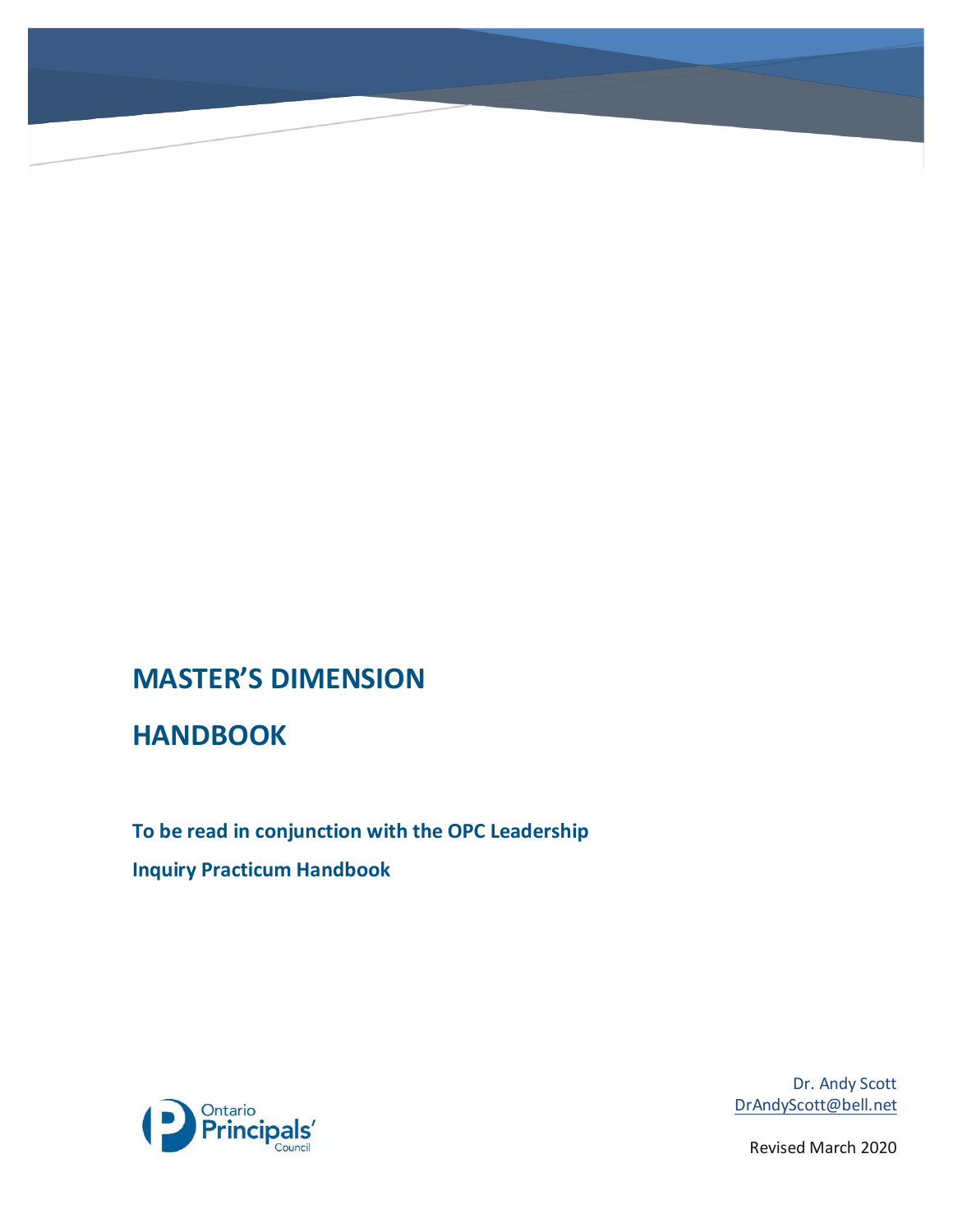# **Introduction**

The Ontario Principals' Council (OPC) has established agreements with a number of universities for the accreditation of the PQP Master's Dimension within their respective university degrees. The purpose of the Master's Dimension Handbook, therefore, is to provide all parties with an understanding of the additional requirements, processes, and responsibilities that lead to the accreditation.

# **What are the Differences for Master's Dimension?**

### **1. Academic Rigor**

Modifications to the requirements for the Leadership Inquiry Practicum proposal and reports have been made to elevate the research base and the academic level of the reports. The proposal and reports must be scholarly pieces, demonstrating effective writing skills and conventions, while meeting APA standards (formatting and citations) and linking theory, research, and practice. In addition, the proposal and reports must be assessed at Level 4 in all categories, as set out in the LIP Handbook.

### **2. Academic Advisor**

Master's Dimension candidates will be assigned an Academic Advisor to assist in meeting the standards and to assess the proposal and reports. The Academic Advisors are senior educational leaders who hold a doctoral degree.

In guiding candidates, Academic Advisors may provide some direction in terms of theorists, articles, and books; however, as is the case for Master's courses, students are ultimately responsible for setting out the bibliography to support their reports.

### **3. Registration Fee**

 The additional cost is \$500. The fee covers the support of the Academic Advisors, the additional support of the PQP Part I Facilitator, and the administration and record keeping by the OPC.

### **4. Leadership Inquiry Practicum Proposal**

 The PQP Part I Facilitator is the lead person in working with the candidate to establish a focus for the practicum; however, the PQP Facilitator and the Academic Advisor must approve the proposal. The structure of the Master's proposal is guided by the following: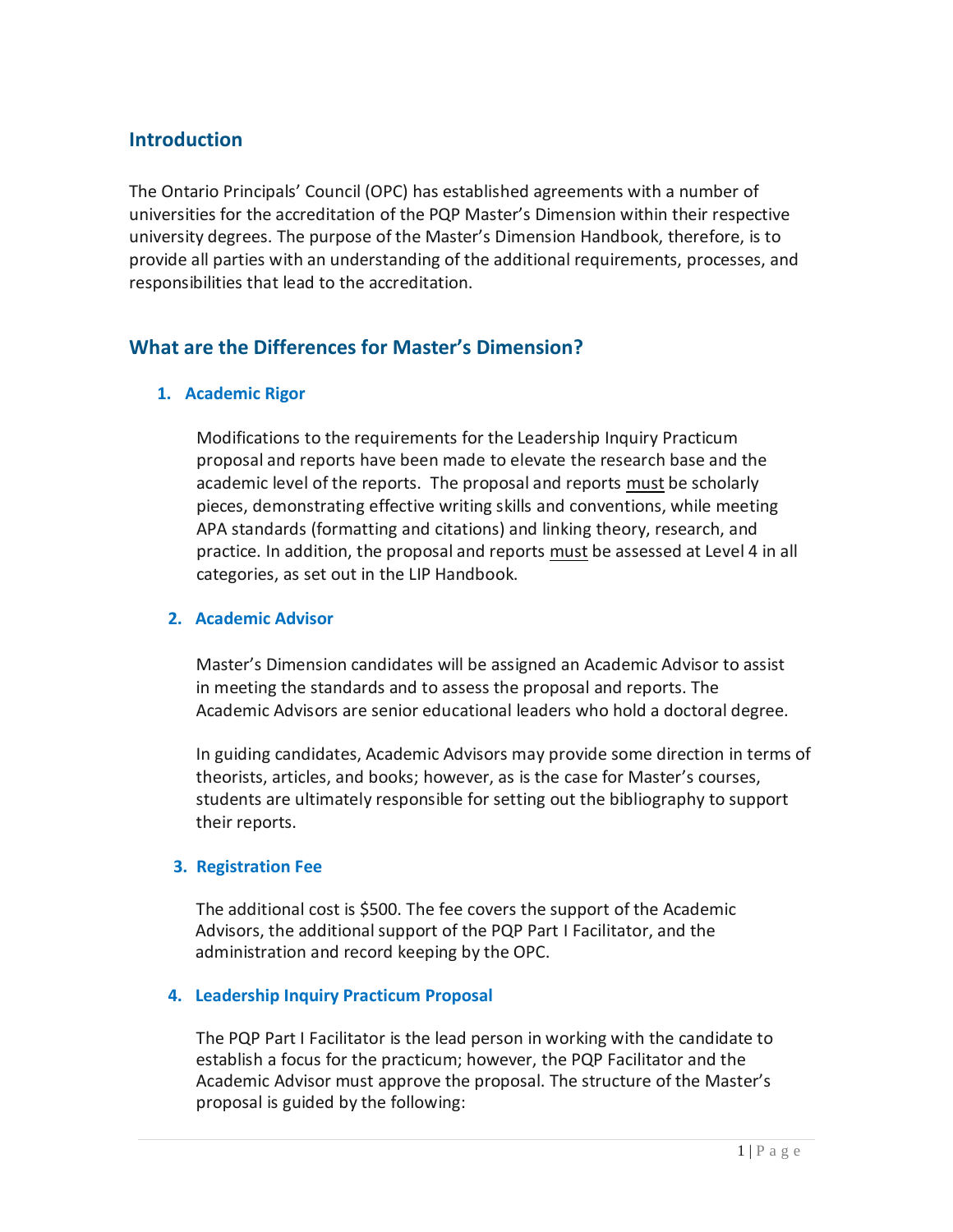The proposal must address the following questions using proper sentence and paragraph structure. The proposal should be submitted in a WORD file, appropriately titled with your name.

- 1. What is the collaborative inquiry/problem of practice?
- 2. What are the learning goals of the practicum?

3. What is the context of your practicum? (school, staff, community, length of tenure in current role, etc.)

4. What are your personal learning goals?

5. The application of theory to practice is a critical element of the Master's Dimension.

- a. How will concepts, theories, and ideas presented in PQP Part 1 influence your actions?
- b. What legislation, board policies, and Ministry guidelines will influence your actions?
- c. What additional readings have you identified to support your practicum? (Use proper APA standards.)

6. What are the inquiry links to the Standard of Practice for the Teaching Profession and The Ethical Standards for the Teaching Profession?

7. What are your specific plans? (You may use the organizing chart with month, activity and hours.)

8. How will you assess the success of your inquiry? Candidates need to collect and analyze data.

9. How will you assess your leadership skills in executing the inquiry? Candidates need to collect and analyze data.

10. To what extent have you received the approval of your OPC Facilitator and site mentor?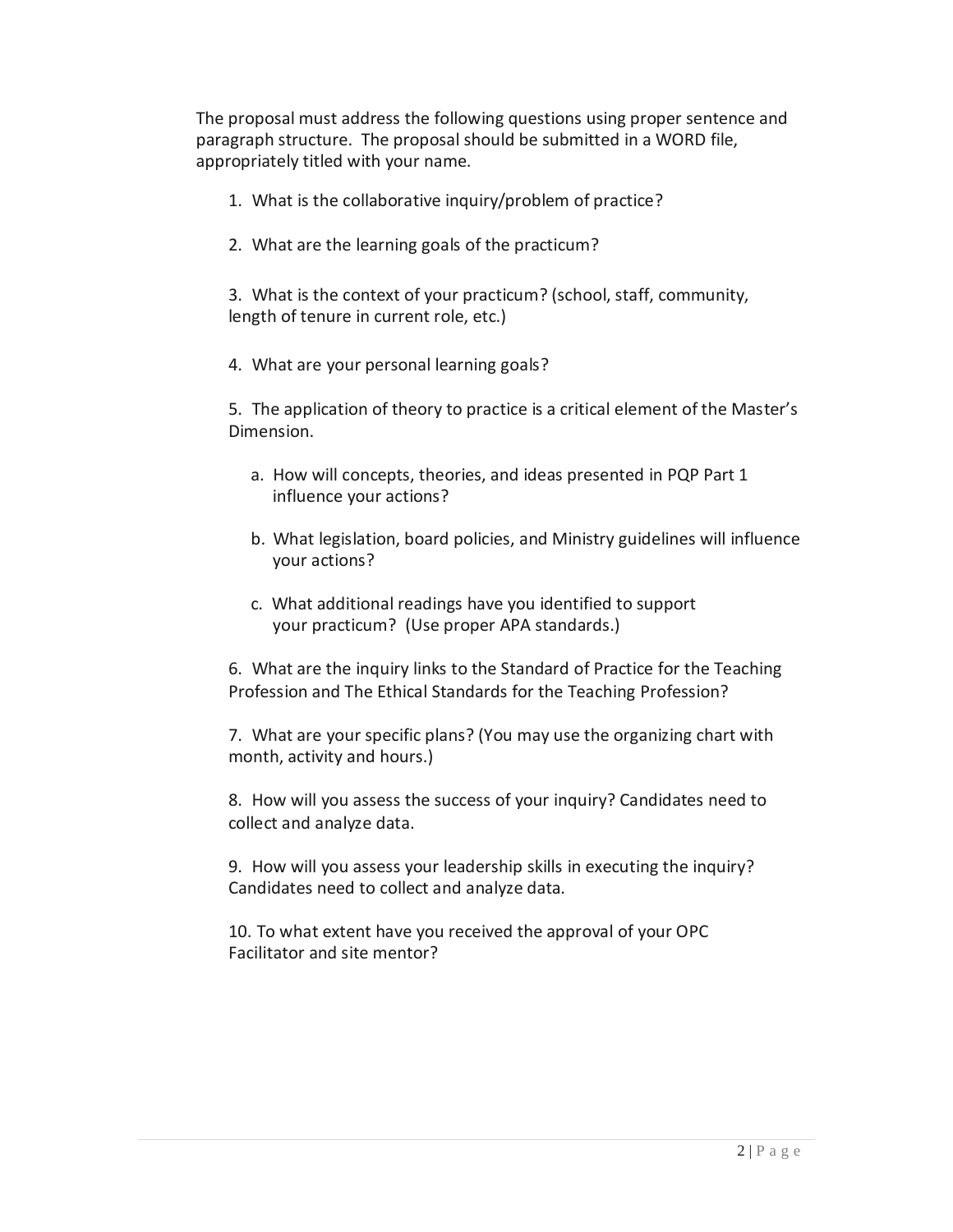### **5. LIP Summative Report**

The report is expected to be 15 to 20 pages, with double spacing and 12 font, exclusive of appendices (WORD file). The bibliography must include 6 to 8 substantive references (only 50% may come from PQP course material) and all references listed must be cited within the text. The structure of the report is guided by the following:

- 1. Introduction to the report
- 2. Statement of the collaborative inquiry question and theories of action
- 3. Design and evolution of the collaborative inquiry; cite references and sources of data
- 4. Review of literature related to the content of the collaborative inquiry: legislation, policies, information, and literature. This is not an annotated bibliography. The structure of the section should be guided by the collaborative question and theories of action.
- 5. Demonstration of application of theory to practice: How and to what extent did the literature influence your actions? What worked? What did not work? How do you know?
- 6. Results and recommendations specific reference to benefits to teaching and learning, the inquiry question, and the theories of action.
- 7. Relationship of LIP to the Ontario Leadership Framework School Level Leadership and the k-12 School Effectiveness Framework
- 8. Relationship of LIP to school and board plans
- 9. Conclusion Bibliography

### **6. LIP Personal Reflections Report**

The report is expected to be 10 to 12 pages, with double spacing and 12 font, exclusive of appendices (WORD file). The bibliography must include 6 to 8 substantive references (only 50% may come from PQP course material) and all references listed must be cited within the text.

The LIP Reflective Journal referenced in the PQP LIP Handbook is a resource for the writing of the Personal Reflections Report. In most cases, the Journal will not meet the requirements of this report. The Personal Reflections Report requires candidates to synthesize the information contained in the journal, to reflect on the entire experience and to deepen their reflections by writing an academic report.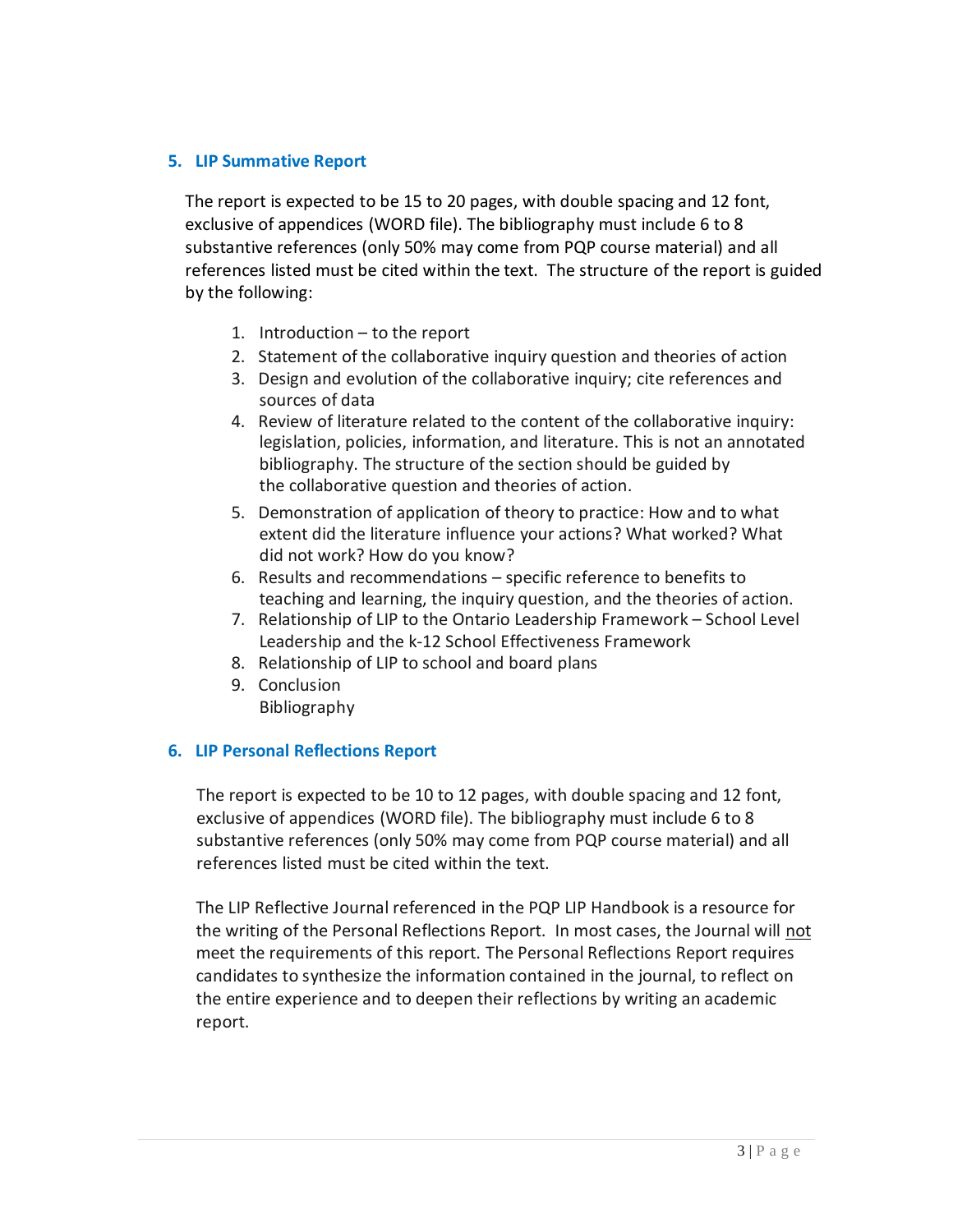The structure of the report is guided by the following:

- 1. Introduction to the paper
- 2. Leadership style: What is your leadership style? How does this influence your leadership? How does your style affect those you are leading? – use

the results of self-assessments from PQP, literature, feedback from inquiry participants.

- 3. Strengths and areas for growth use the literature, Ontario Leadership Framework (specifically the School-Level Leadership Personal Leadership Resources) data collected and other evidence from the LIP.
- 4. Challenges experienced use the School-Level Leadership Personal Leadership Resources of the OLF
- 5. Collaborative Inquiry Process: What did you learn about the process and the leadership required for success?
- 6. Relationship of your LIP to the Standards of Practice for the Teaching Profession and the Ethical Standards for the Teaching Profession.
- 7. Role of Principal and/or Vice-Principal: What did you learn about the role?
- 8. Evolution of a personal philosophy of education: How has this experience affected your philosophy?
- 9. Conclusion to the paper Bibliography (6 to 8 substantive references, only 50% from PQP1)

# **What are APA Standards?**

Many different writing style guides are available free and online; however, candidates are encouraged to purchase The Publication Manual of the American Psychological Association – APA. It deals with more than quotes, citations, and bibliography entries. Here is the table of contents:

- Manuscript Structure and Content
- Writing Clearly and Concisely
- The Mechanics of Style
- Displaying Results
- Crediting Sources
- Reference Examples
- The Publication Process.

Over the course of a master's degree, candidates will find the resource very valuable. Having a copy, even if it is an earlier edition, will be important.

Appendix A sets out some APA examples and explanations. It is worth reading.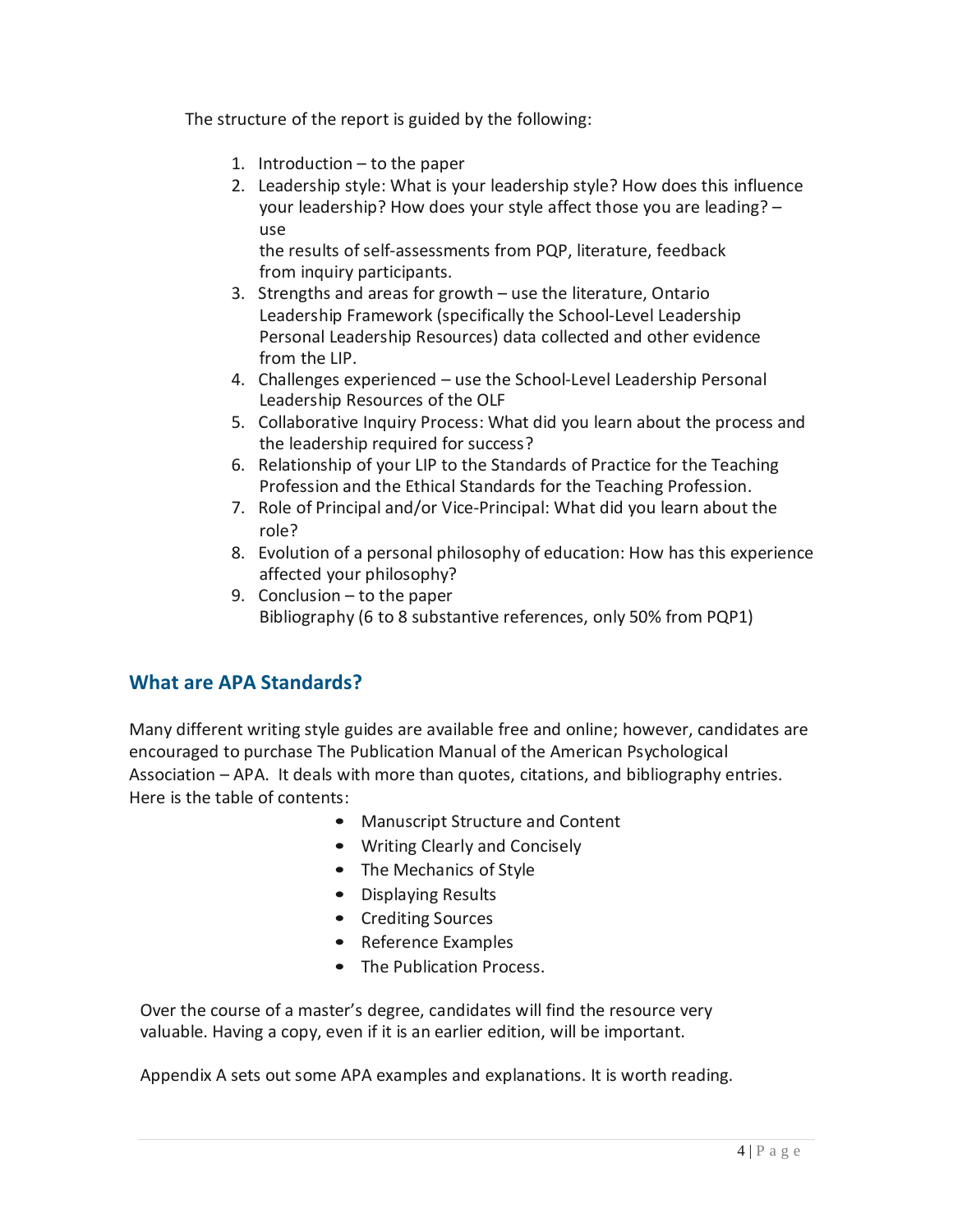# **What are the Anticipated Steps in the Process?**

### **Registration**

- Registration Fee: \$500
- Registration Deadline:

Candidates must register in the Master's Dimension prior to OPC being notified by the OPC Facilitator of the completion of PQP Part 1 **and** prior to the commencement of the practicum (no recorded hours). The Registration Deadline is established to ensure candidates receive the full benefit of the guidance and support of the Academic Advisor throughout the process. Furthermore, the Academic Advisor will ensure the program requirements are achievable within the context of the LIP Proposal, thereby ensuring overall success.

- Late Registration Fee: \$75 (Total of \$575):
- With the approval of the Master's Dimension Lead, candidates **may** be accepted into the program after the deadline where the following conditions are met: (1) PQP 1 has been taken with OPC; (2) under 20 practicum hours have been recorded; (3) the original, approved LIP Proposal and the LIP log are submitted to the Master's Dimension Lead for review; (4) the candidate submits a recently prepared paper or assignment that demonstrates his/her writing ability; and (5) the Master's Dimension Lead finds that the evidence supports program entry and the potential for success.
- The late registration is provided in order to accommodate candidates who, over the course of the PQP Program, develop an interest in a master's degree. However, as a result of late registration, candidates will not experience the full benefit of the support provided by the Academic Advisor. The Master's Dimension Lead, therefore, must be satisfied that the candidate is likely to be successful.

#### **Upon registration, candidates will receive an email from OPC:**

- confirming the application was received and registration has been completed
- providing a PQP Master's Dimension Handbook and
- including the name and contact information for the assigned Academic Advisor.

#### **Contact with Your Academic Advisor**

- It is the responsibility of the candidate to make the initial contact with the Academic Advisor via email.
- A brief introduction should be included in the email.

#### **Working with Your OPC Facilitator**

- The PQP facilitator is the lead in working with the candidates to establish a LIP focus and plan.
- Candidates may wish to explore the LIP focus and plan with the Academic Advisor.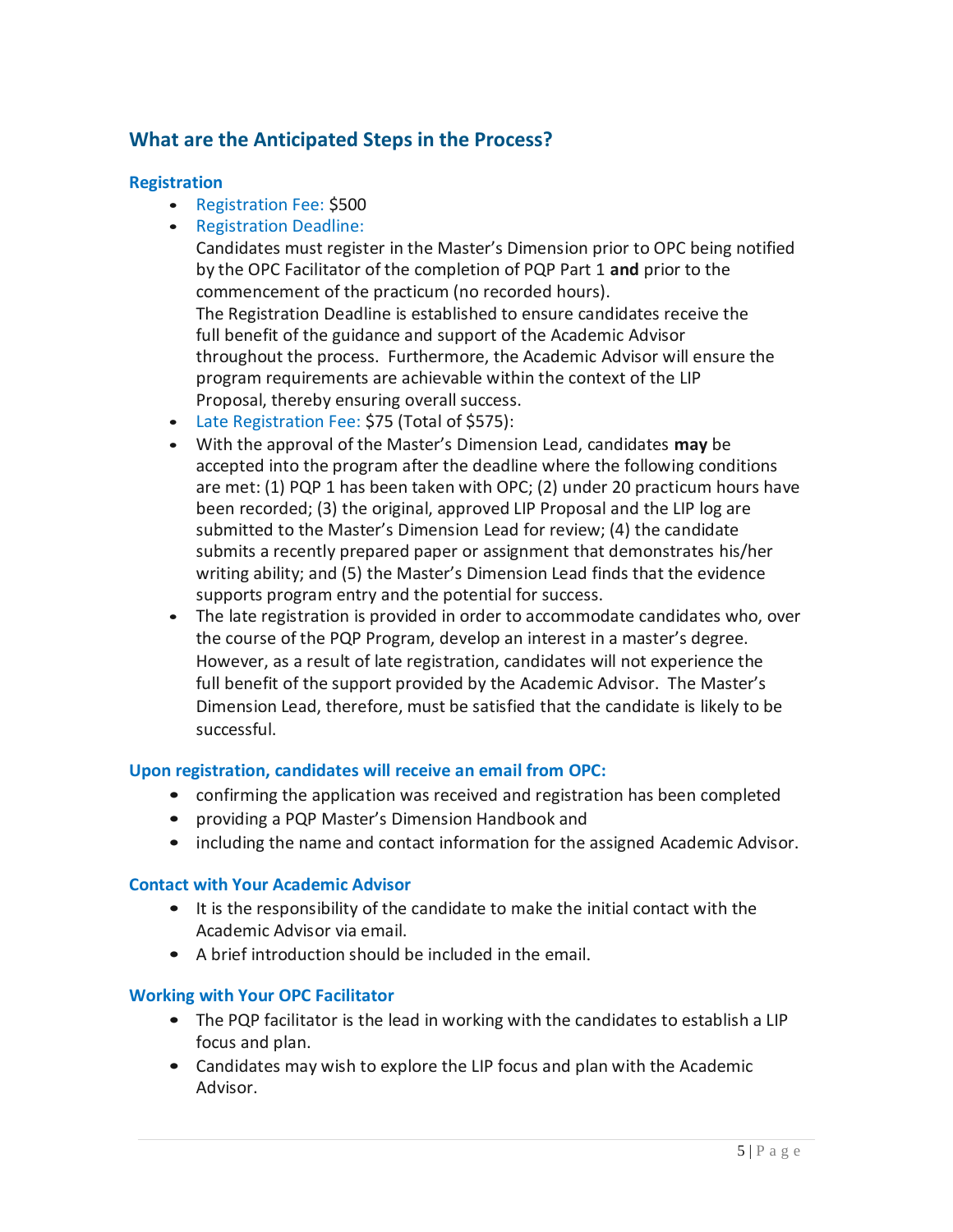### **Submission of LIP Proposal to Your Academic Advisor**

- After preparing the proposal in consultation with their OPC Facilitator and onsite mentor, the LIP Proposal should be emailed to the Academic Advisor in a WORD file.
- The Academic Advisor, in a timely manner, will review, comment, and, if necessary, set out changes that are necessary for approval.
- The Academic Advisor will advise candidates with an email indicating that the LIP has been approved. Candidates are responsible for informing their OPC Facilitator and site mentor of the Approval.
- Candidates are responsible for submitting the proposal to the OPC Facilitator for his/her approval.

### **Confirmation of LIP Proposal Approval**

• Upon approval, the OPC Facilitator will complete the assessment form and notify OPC of the LIP Proposal approval.

#### **Execution of Plan**

- The Academic Advisor is available for consultation during execution of the plan.
- Candidates may wish to provide the Academic Advisor with updates on progress.

#### **Preparation of LIP Reports**

- Before commencing the writing process, candidates should review the requirements for the reports.
- Candidates may wish to review the requirements with the Academic Advisor.
- Candidates may wish to submit to the Academic Advisor draft sections of the report for comment.

#### **Submission of LIP Reports to Academic Advisor**

- Candidates need to carefully edit their reports before submission. It is important that APA standards are used.
- The reports should be submitted as WORD files to allow the Academic Facilitator to use the 'Review' function.
- Only artifacts specifically referenced in the reports should be included, most often as appendices.
- Upon approval, the Academic Advisor will notify by email the candidate and OPC.

#### **Submission of Academic Advisor Approved LIP Reports to OPC Facilitator**

- Candidates may determine to submit the reports to the Academic Advisor and the OPC Facilitator. Otherwise, the reports should be forwarded to the OPC Facilitator with the email from the Academic Advisor indicating approval.
- Candidate will complete the appropriate sections of the Confirmation Form and forward to the OPC Facilitator.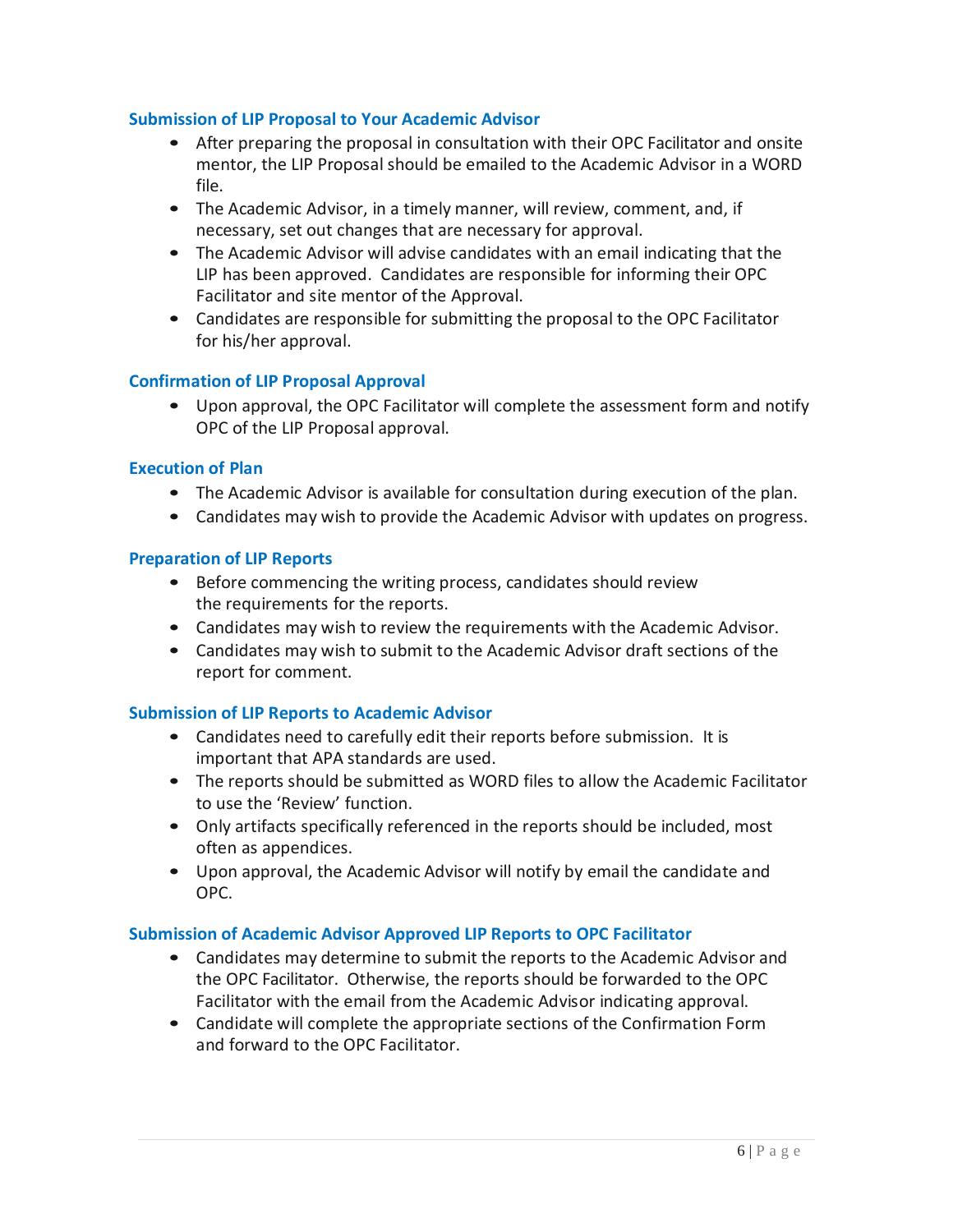#### **Submission of LIP Confirmation Form**

• Upon his/her approval of the reports, the OPC Facilitator will complete and submit the LIP Confirmation Form.

### **Obtaining a Letter Confirming Completion of Master's Dimension**

• Once candidates have registered for one of the associated degrees, a letter confirming completion of the Master's Dimension should be requested of OPC. This letter should be submitted to the university and at that point, the master's credits will be awarded.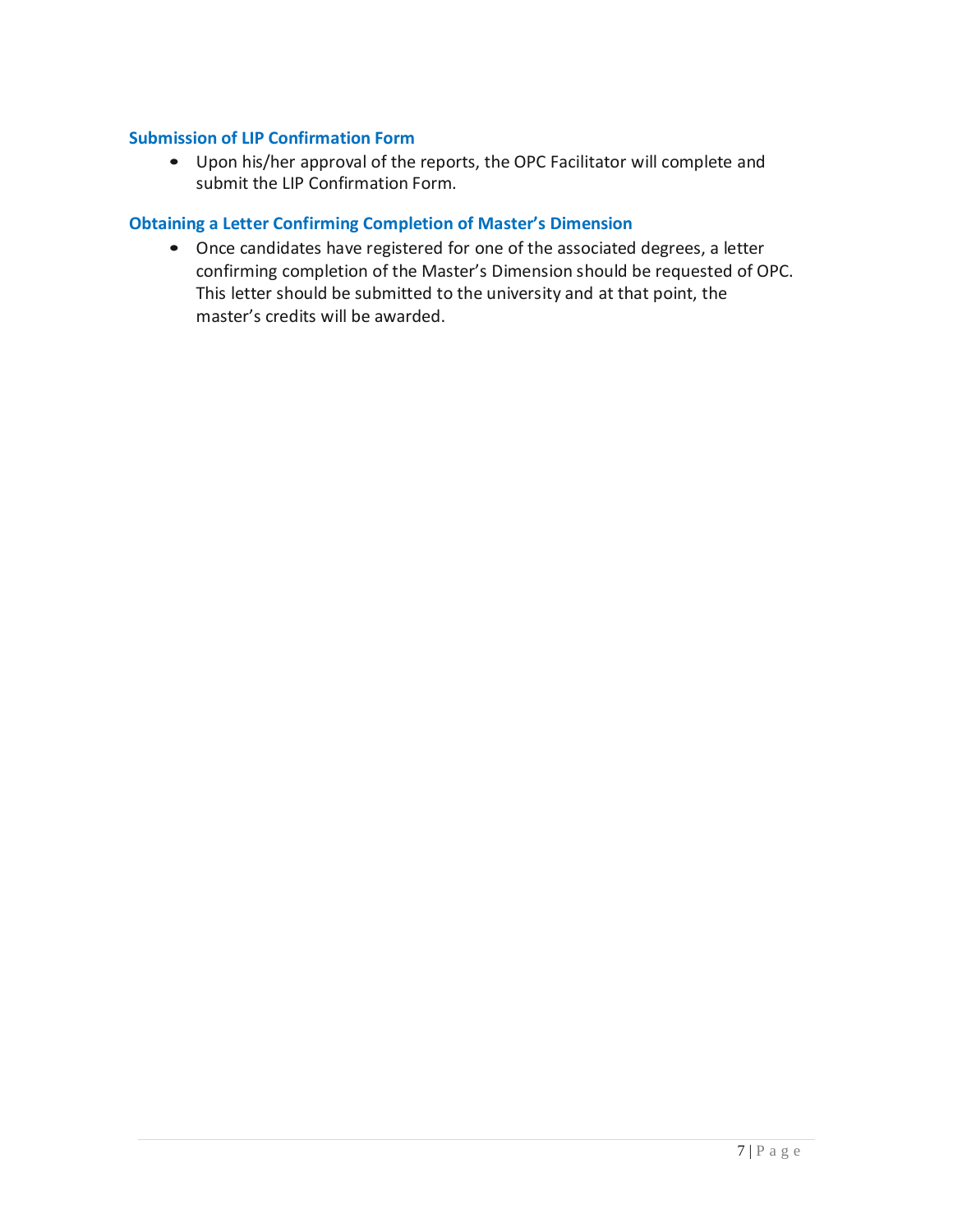# **Appendix A: Quick Overview of Some APA Standards**

# **Item 1: Paragraph Structure, Indented Quotation, Reference**

The National Council of Teachers of Mathematics (NCTM, 2005) states that problem solving is a skill that students need to master to become successful individuals in all areas of life.

> Problem solving is an integral part of all mathematics learning. In everyday life and in the workplace, an ability to solve problems is a tremendous advantage. Teachers can introduce most mathematical concepts through problems based on familiar experiences in students' lives or arising from intriguing mathematical contexts. (National Council of Teachers of Mathematics, October 2005, p.177)

Similarly, the Ontario Education Excellence for All (2004) Expert Panel states that problem solving involves both processing and communicating information which in turn are essential job requirements.

# **Item 2: Unacceptable Paragraph Structure – Insufficient Original**

# **Thought and Text**

"Problem solving is an integral part of all mathematics learning. In everyday life and in the workplace, an ability to solve problems is a tremendous advantage. Teachers can introduce most mathematical concepts through problems based on familiar experiences in students' lives or arising from intriguing mathematical contexts (National Council of Teachers of Mathematics" October 2005, p.177). Hilbert et al. (1997) state: "When students encounter mathematical ideas that interest and challenge them in an open e nded problem solving context, they are more likely to experience the kinds of internal rewards that keep them engaged" (p.6). Further, O'Donnell (2006) argues "that problem solving allows students to grasp Mathematical concepts rather than just procedures" (p.177).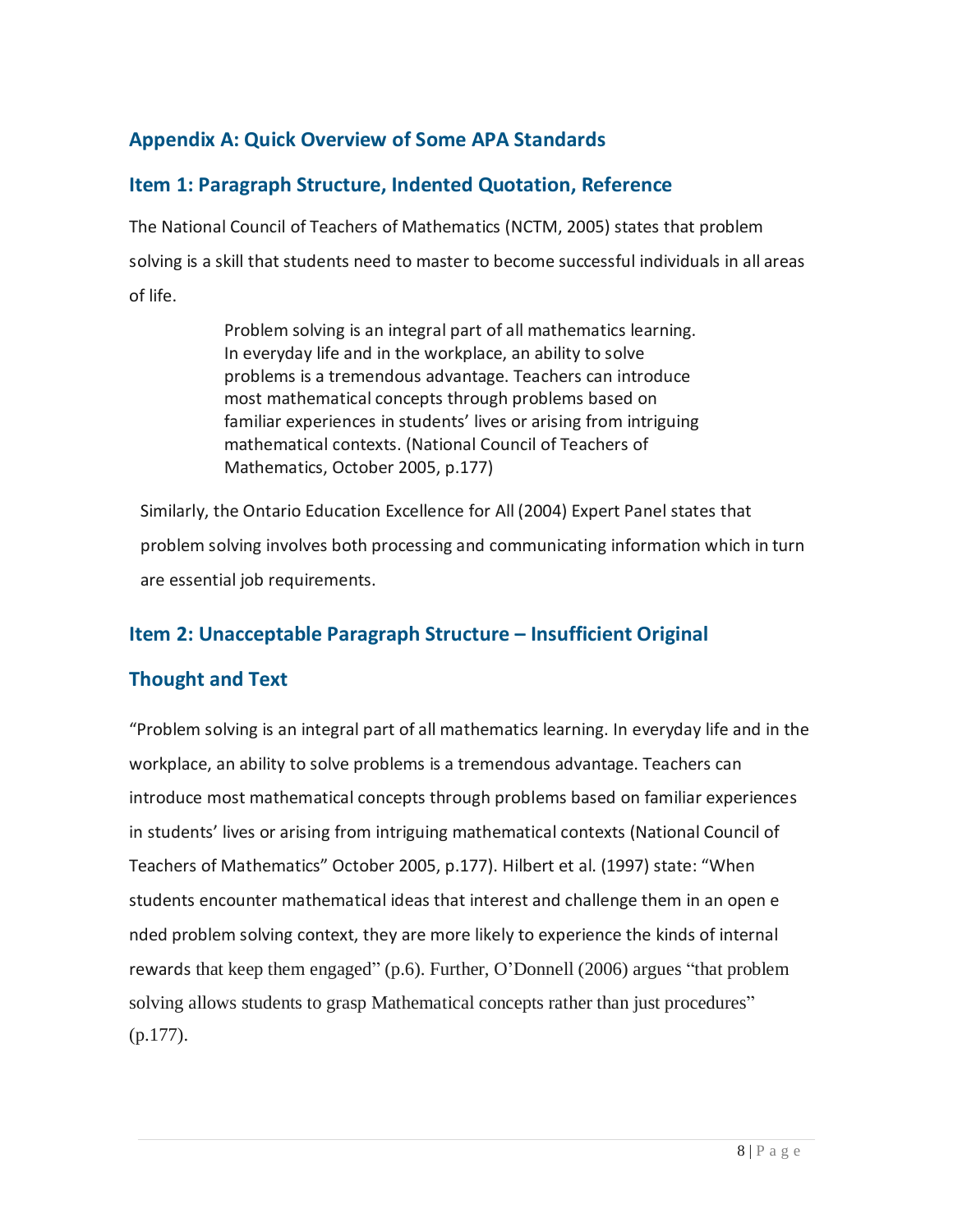# **Item 3: Connecting Paragraphs in a Section**

### Importance of Problem Solving

Why should problem solving be central to the teaching of the mathematics curriculum? The answer is multifaceted. First, problem solving skills will prepare youth for the future. The National Council of Teachers of Mathematics (NCTM, 2005) states that problem solving is a skill that students need to master to become successful individuals in all areas of life.

> Problem solving is an integral part of all mathematics learning. In everyday life and in the workplace, an ability to solve problems is a tremendous advantage. Teachers can introduce most mathematical concepts through problems based on familiar experiences in students' lives or arising from intriguing mathematical contexts. (National Council of Teachers of Mathematics, October 2005, p.177)

Similarly, the Ontario Education Excellence for All (2004) Expert Panel states that problem solving involves both processing and communicating information which in turn are essential job requirements.

Second, teaching problem solving skills will help students become more confident and gain a deeper understanding of Mathematical concepts. Hilbert et al. (1997) state: "When students encounter mathematical ideas that interest and challenge them in an open ended problem solving context, they are more likely to experience the kinds of internal rewards that keep them engaged" (p.6). Further, O'Donnell (2006) argues that problem solving allows students to grasp Mathematical concepts rather than just procedures. Similarly, teaching through problem solving allows for more than one strategy to be used, which complements the different thinking strategies of students (Ontario Education Excellence for All, 2005). All that said, how do we effectively teach problem solving.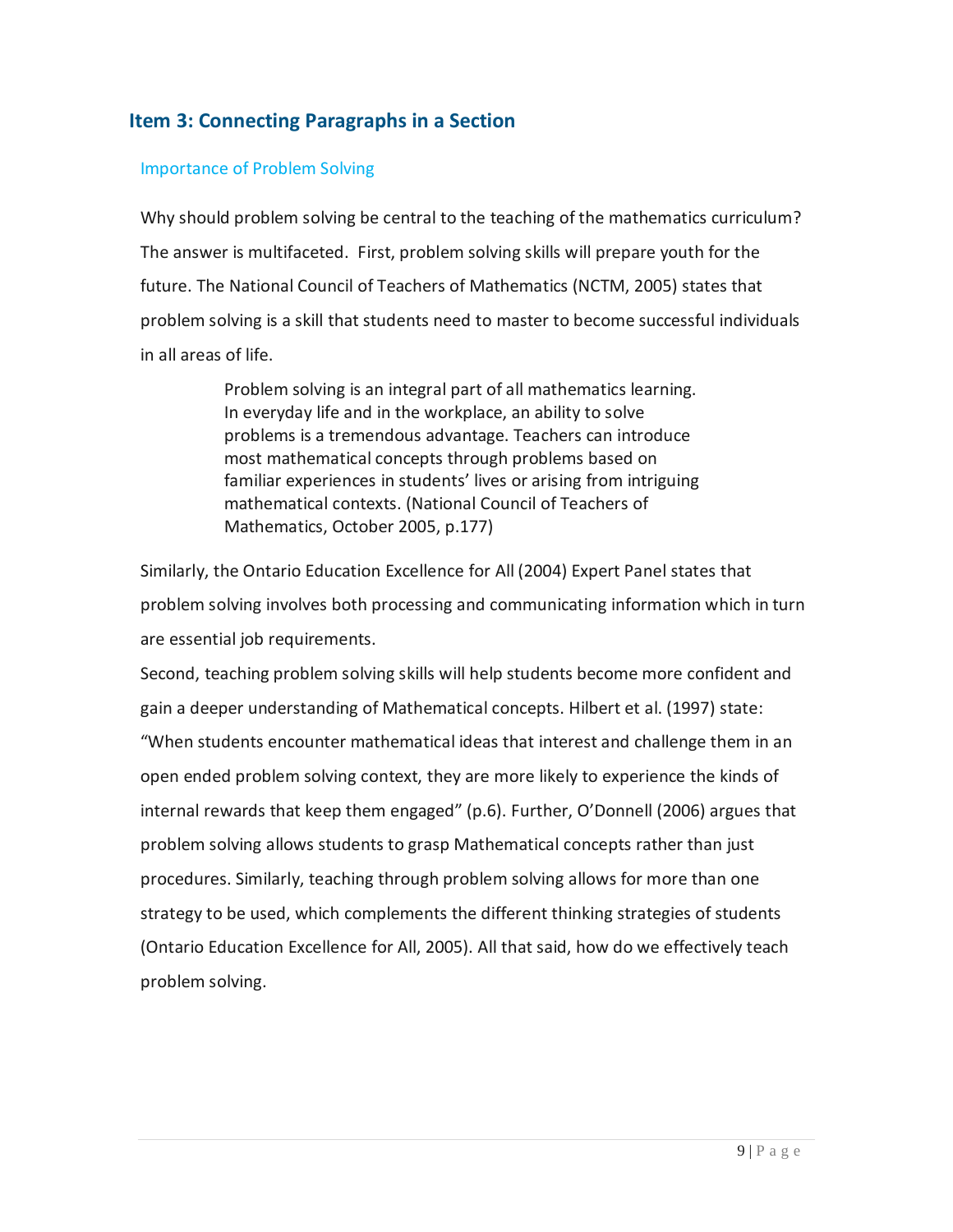Third, the teaching of mathematical problem solving skills assists students who have difficulty reading symbols and decoding the problems. Hence, Montague (2005) believes that students who are taught problematic skills develop strategies and skills which in turn help them not only with mathematical text book problems but also assists them in their daily lives. As well, in terms of reinforcing the importance of teaching these skills, Rubenstein and Thompson (2001) state that "many students have difficulty verbalizing, reading, understanding, and writing mathematics to express their mathematical thoughts, reflect on concepts or extend ideas" (p.265).

Lastly, student's perceptions of problem solving are forwarded as an important consideration. Tretter (2003) researched the application of a curriculum for Mathematics problem-solving in teaching gifted high school students. Tretter (2003) summarized the...

### **Item 4: Quotations in Text**

Second, teaching problem solving skills will help students become more confident and gain a deeper understanding of Mathematical concepts. Hilbert et al. (1997) state: "When students encounter mathematical ideas that interest and challenge them in an open ended problem solving context, they are more likely to experience the kinds of internal rewards that keep them engaged" (p.6).

… Rubenstein and Thompson (2001) state that "many students have difficulty verbalizing, reading, understanding, and writing mathematics to express their mathematical thoughts, reflect on concepts or extend ideas" (p.265).

# **Item 5: Paragraph Structure, Reference Notations**

Lastly, student's perceptions of problem solving are forwarded as an important consideration. Tretter (2003) researched the application of a curriculum for Mathematics problem-solving in teaching gifted high schoolstudents. Tretter (2003) summarized the most common themes that emerged from the students in two key points. First, students discussed "the importance of understanding why, instead of merely how" (p.27). One particular student stated: "I learned that the thought process is very important, and that now more than ever I must become responsible for my learning" (p.27). Second, students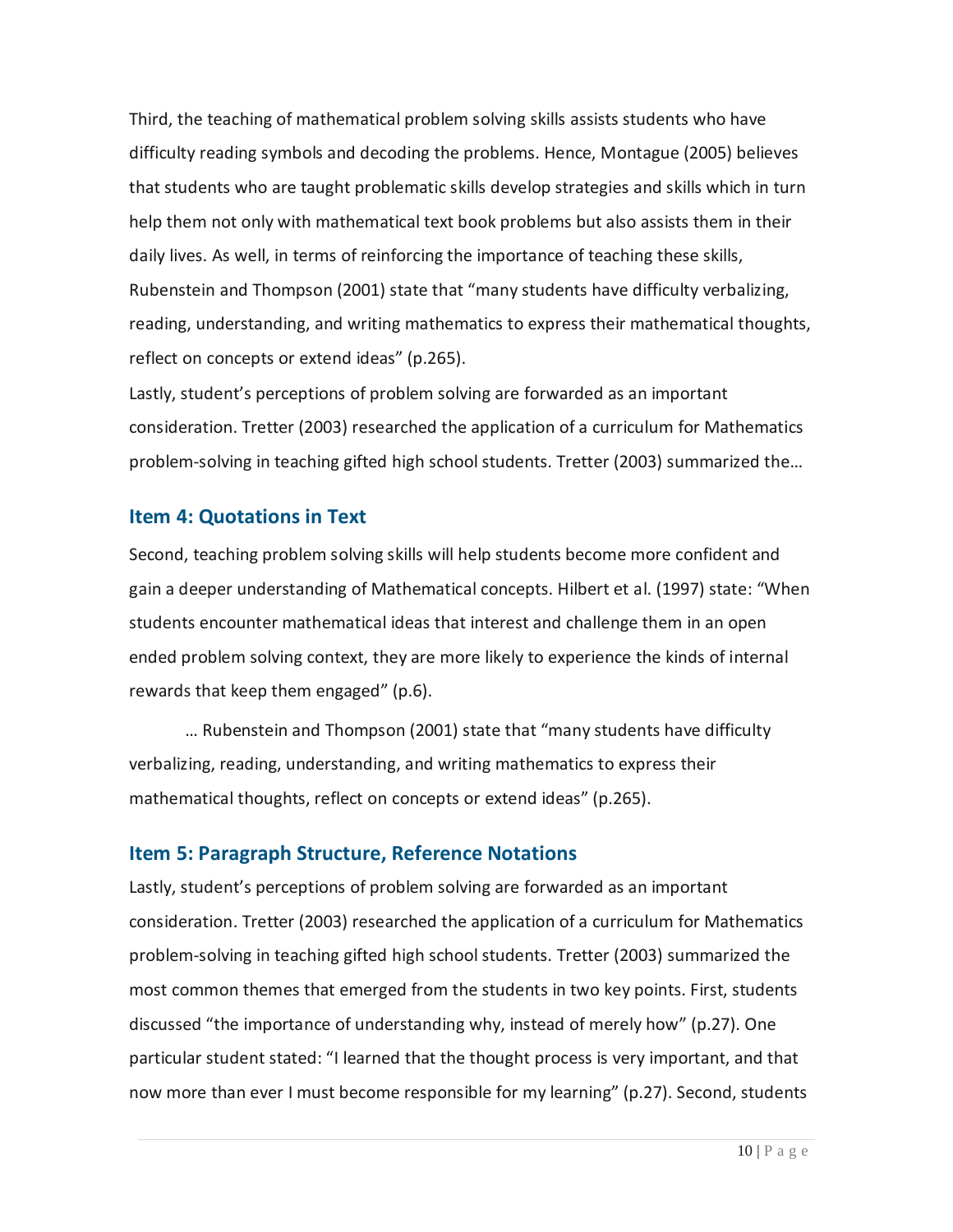believe they need to think creatively when developing strategies. Perceptions are important considerations.

# **Item 6: Section Headings**

#### **CHAPTER TWO: REVIEW OF LITERATURE**

This chapter presents selected literature from current research in the field of Mathematics education. Essential issues central to the topic of problem solving are examined in an effort to guide the preparation of a curriculum unit. The issues are discussed under the following subheadings: defining the term problem solving, the importance of problem solving and teaching problem solving.

#### **Defining the Term Problem Solving**

In 1962, Polya established the following definition as the meaning of the term problem solving: "Searching for an appropriate course ….

#### *Teacher's Role*

The teacher's role is central to the process of teaching problem solving. To begin, an important aspect of the role includes questioning techniques. Specifically, the Ontario Education Excellence for All (2004) Expert Panel states that teachers should ask...

| Name:                             | <b>Problem Solving</b><br><b>Checklist</b> |    |
|-----------------------------------|--------------------------------------------|----|
|                                   | <b>YES</b>                                 | NO |
| Shows problem<br>solving strategy |                                            |    |
| Uses picture in<br>solution       |                                            |    |
| <b>Uses correct process</b>       |                                            |    |
| <b>Has correct solution</b>       |                                            |    |
| <b>Checks work</b>                |                                            |    |

# **Item 7: Figures (Check the Manual for Tables and Appendices.)**

*Figure 3.* Problem solving checklist (Adapted from Mgombelo (2002))